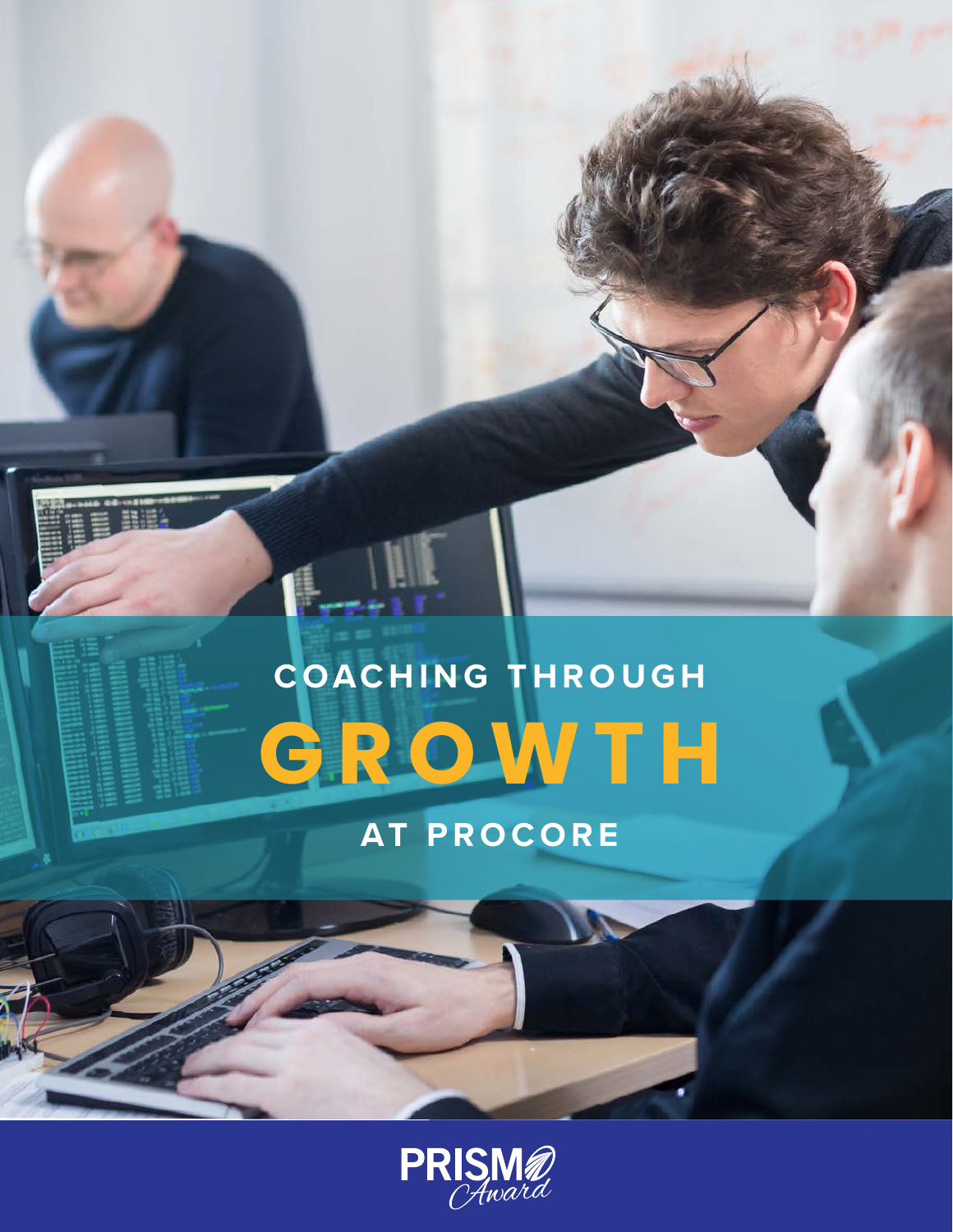

**In 2014, Procore Technologies faced an enormous opportunity. This market leading provider of construction management software was experiencing rapid growth. Procore needed a revised management approach that could accommodate such expansion both in terms of business volume and professional staff.** 

Tooey Courtemanche, Procore's CEO and founder, and other leaders throughout the company recognized the opportunity to enhance staff collaboration, curiosity and capacity for personal growth.

Procore leveraged this opportunity by launching a pilot coaching program for a small group of leaders. This pilot ignited an unexpected appetite across the organization for more internal coaching opportunities. Soon thereafter, Procore brought in ICF-credentialed coaches to build a coaching program that could align and integrate with the

robust company culture to provide coaching accessibility and scalability.

Since the pilot, Procore's coaching program has reached over half of its employees and is a powerful tool for acquiring and retaining talent, developing leaders and nurturing a world-class culture that values the whole employee.

As a result of Procore's sustained commitment and innovative approach to coaching, the company earned the International Coaching Federation's (ICF's) top honor for organizations with strong coaching cultures: the 2019 ICF International Prism Award. ICF's Prism Award program honors organizations that have achieved the highest standard of excellence in coaching programs that yield discernible and measurable positive impacts, meet rigorous professional standards, achieve key strategic goals, and shape organizational culture. (Learn more at **[coachfederation.org/prism-award](http://coachfederation.org/prism-award)**.)

To accommodate the company's growth and increased demand for coaching, Procore created an inclusive

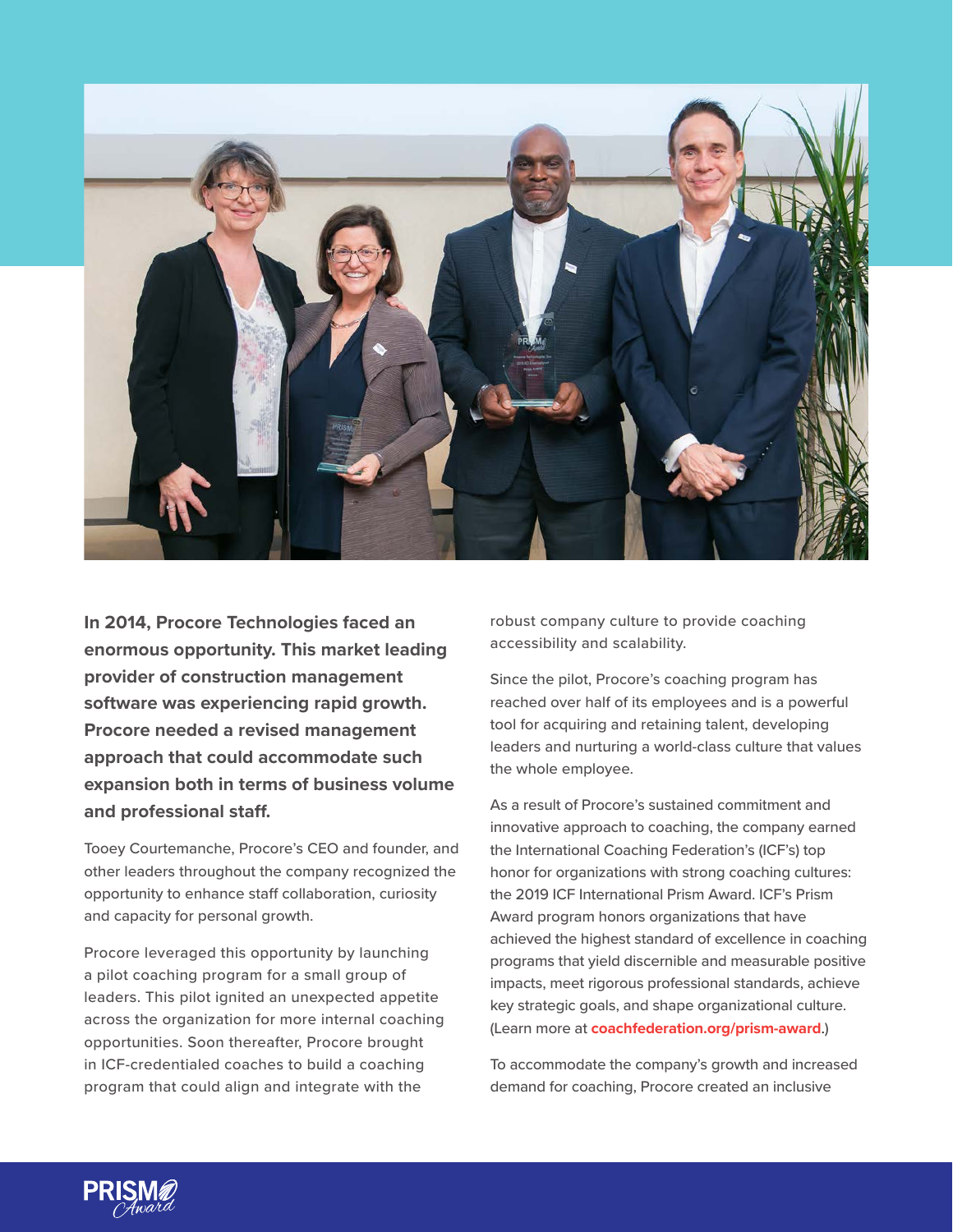strategy for individual and organizational reach and impact. With two focused goals, accessibility and scaling, Procore has created a robust coaching program that empowers every employee's development and growth as the company continues to scale.

A senior leader within the organization describes Procore's coaching program as one that "reaches down to the front lines of our organization." The program has "leveled up our entire organization and provides the backbone for our company's continued growth, powered by a strong culture and a desire to always be better than we were yesterday."

#### **Accessibility to reach each employee**

To make coaching readily accessible, Procore intentionally set out to de-mystify coaching by offering a 90-minute, in-person workshop that introduced coaching. The workshop, "Framing Up Coaching," introduces listening skills, powerful questions, leaning into curiosity and an understanding of presence and perspective. Being able to leverage these skills builds empathy, connection and work effectiveness.

In addition, as part of every employee's five-day orientation, Procore integrates coaching into the onboarding process. One of Procore's internal Executive Coaches speaks at each orientation, explaining the program and its offerings to employees and discussing how it directly impacts the company culture. They also get a tiny taste of curiosity through a playful question game. This occurs on the first day of orientation to plant the seed that Procore invites a growth mindset from day one.

Combined with its team of internal Executive Coaches, Procore gives employees the opportunity to receive on-demand coaching from external, ICF-credentialed coach practitioners. Employees who utilize this service commit to weekly one-hour coaching sessions via webcam. They also can access this service anytime during business hours for spontaneous check-ins.

To accommodate various working schedules and communication styles, Procore also has created an online community for employees to explore on their own time. The Coaching Corner is a collaborative space that features articles written by internal

Executive Coaches, as well as forums where people can share questions related to coaching.

#### **Scaling to build a coaching culture**

In addition to ensuring readily accessible coaching, Procore designed a program that could be scaled as needed to accommodate the ongoing growth of the company. To achieve this, Procore reinforces a coaching culture in the workplace through leaders who embody a coaching approach. These leaders understand how to ask their team questions instead of giving them answers, apply active listening and help their team members navigate collectively toward a solution.

### **"If [the C-suite is] not actively in coaching engagements, you can forget about having a successful coaching culture."**

*Jeanne Smith, PCC Procore's coaching culture architect and Nominating Coach*

Creating coaching opportunities for the executive team is essential to building a coaching culture. "If [the C-suite is] not actively in coaching engagements, you can forget about having a successful coaching culture," says ICF Professional Certified Coach Jeanne Smith, Procore's coaching culture architect and the organization's Prism Award nominating coach.

As much as 90% of Procore's executive team participates in one-on-one coaching with ICFcredentialed external coach practitioners. These executives then, in turn, bring their coaching leadership styles to their teams to further develop and scale the coaching culture in the global Procore workplace.

These leaders lend their voices and expertise to ensure that the coaching culture thrives at all levels of the company. "In order to be a leader here, you need to be engaged in coaching," says Gregory Gills, senior director of organizational development for Procore.